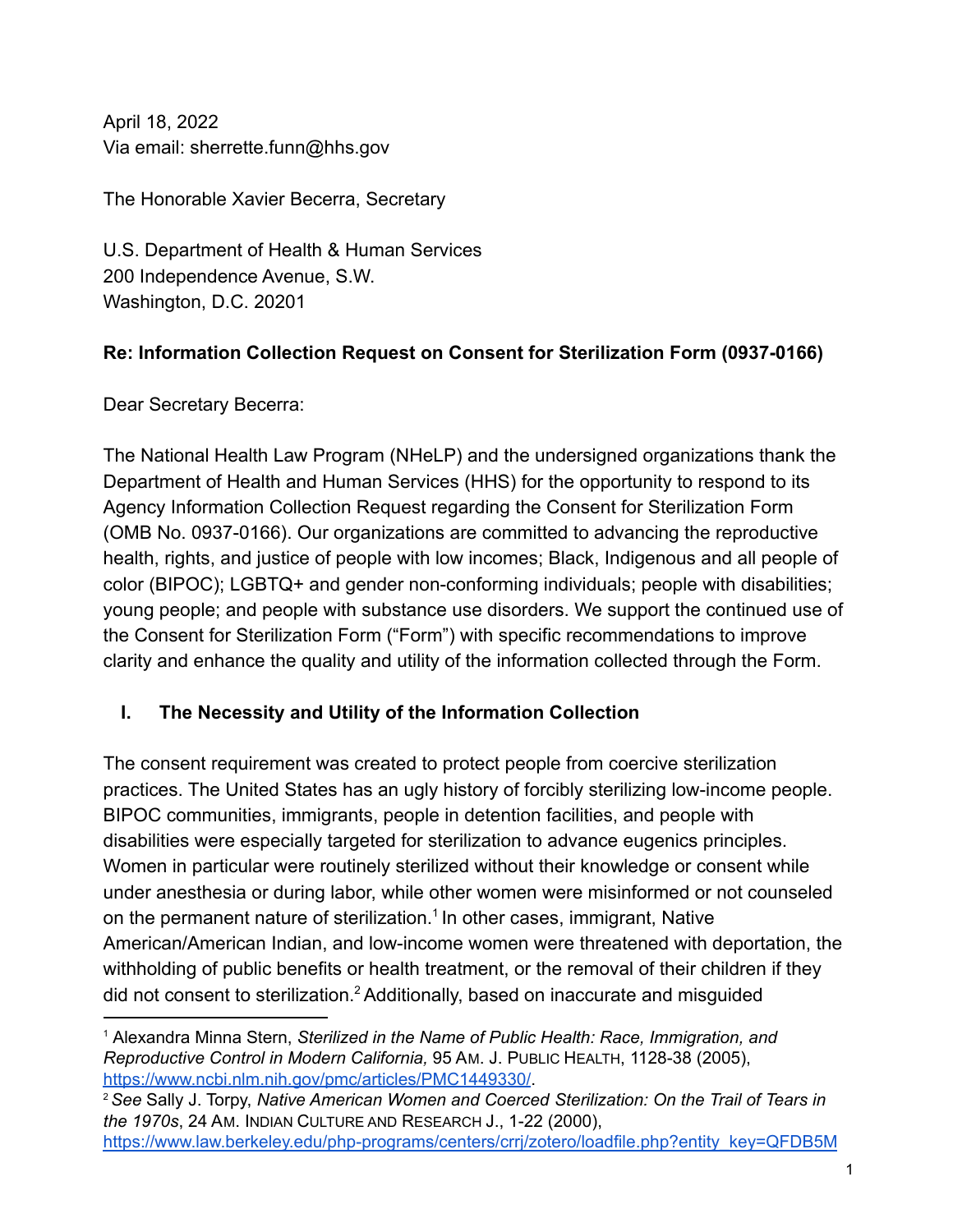assumptions about disability, over 60,000 men and women with disabilities were deemed "unfit to reproduce" and involuntarily sterilized in state institutions across the country.<sup>3</sup> Established by regulation, the Consent for Sterilization policy was, and remains, a much-needed protection against these practices.<sup>4</sup> Any changes to the Form must comply with the underlying regulation that established the 30-day consent period and authorized the Form.<sup>5</sup>

The deeply troubling practice of coerced sterilization continues today and affects people with substance use disorders, disabilities, and incarcerated individuals. Within the last five years, judges in Tennessee and Oklahoma offered reduced sentences to people with substance use disorders if they underwent sterilization, calling into question the ability of defendants to provide consent free of coercive influence.<sup>6</sup> In 2015, prosecutors in Nashville included sterilization in plea deals with several women with mental health diagnoses or substance use disorders.<sup>7</sup> Further, from 2005 to 2013, prison officials and medical staff authorized sterilizations of incarcerated women in California—many of whom were women of color—without obtaining informed consent. $8$  In 2020, there were allegations of forced hysterectomies at an ICE-contracted detention center in Georgia.<sup>9</sup>

[https://www.bbc.com/news/world-us-canada-40955288.](https://www.bbc.com/news/world-us-canada-40955288)

<https://www.auditor.ca.gov/reports/summary/2013-120>.

[W3.](https://www.law.berkeley.edu/php-programs/centers/crrj/zotero/loadfile.php?entity_key=QFDB5MW3) *See also* Elena Gutierrez, FERTILE MATTERS: THE POLITICS OF MEXICAN-ORIGIN WOMEN'S REPRODUCTION, Univ. of Texas Press (2009), at 44.

<sup>3</sup>Stern*, supra* note 1.

<sup>4</sup> 42 C.F.R. § 50.204

<sup>&</sup>lt;sup>5</sup> An exception to the 30-day consent period exists in cases of premature delivery or emergency abdominal surgery. *See* 42 CFR § 50.203(d).

<sup>6</sup>*See* Tom Jackman, *Judge Suggests Drug-Addicted Woman Get Sterilized Before Sentencing, and She Does*, WASHINGTON POST (Feb. 8, 2018), https://wapo.st/2w7g7CE. *See* Derek Hawkins, *Tenn. Judge reprimanded for offering reduced jail time in exchange for sterilization*, WASHINGTON POST (Nov. 21, 2017) [https://wapo.st/2N91q8H.](https://wapo.st/2N91q8H) Jessica Lusenhopp, *We Were Guinea Pigs: Jailed Inmates Agreed to Birth Control*, BBC NEWS (Aug. 18, 2017),

<sup>7</sup>Sheila Burke, *Nashville Prosecutors Require Sterilization as Part of Plea Deals*, AP (March 29, 2015), <https://bit.ly/2Lm59y7>.

<sup>&</sup>lt;sup>8</sup> The California State Auditor found that out of 144 tubal ligations performed on inmates, at least 39 were performed without lawful consent. *See* Cal. State Auditor, Report 2013-120, Sterilization of Female Inmates: Some Inmates Were Sterilized Unlawfully and Safeguards Designed to Limit Occurrences of the Procedure Failed, 36 (June 2014),

<sup>9</sup>*See* Caitlin Dickerson et al, *Immigrants Say They Were Pressured Into Unneeded Surgeries*, N.Y. Times(Sep 29, 2020)

<https://www.nytimes.com/2020/09/29/us/ice-hysterectomies-surgeries-georgia.html>; Kari Paul, *Ice detainees faced medical neglect and hysterectomies, whistleblower alleges*, The Guardian (Sep. 14, 2020),

[https://www.theguardian.com/us-news/2020/sep/14/ice-detainees-hysterectomies-medical-neglec](https://www.theguardian.com/us-news/2020/sep/14/ice-detainees-hysterectomies-medical-neglect-irwin-georgia) [t-irwin-georgia](https://www.theguardian.com/us-news/2020/sep/14/ice-detainees-hysterectomies-medical-neglect-irwin-georgia)<sup>, pi</sup>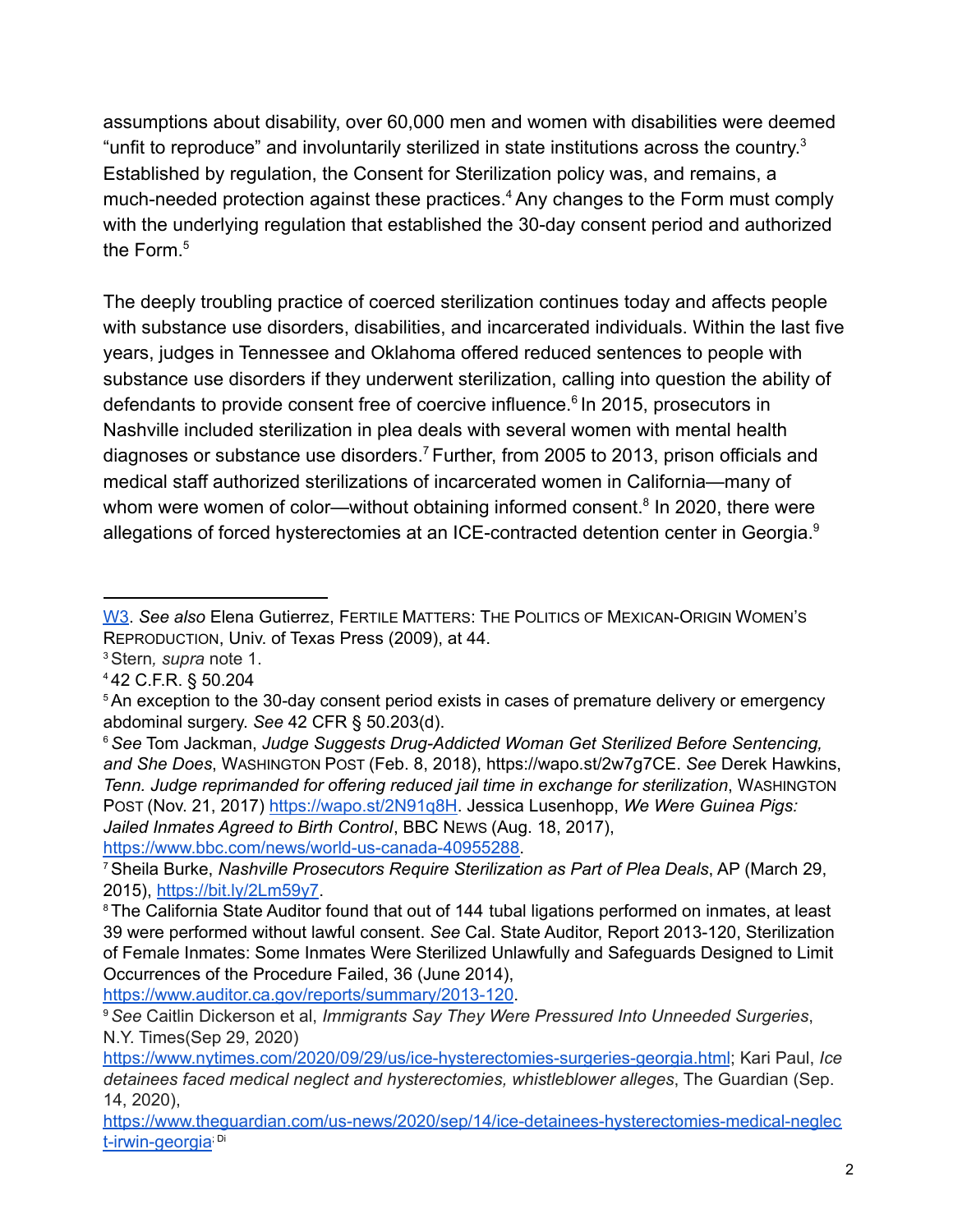For people with disabilities, sterilization practices raise a host of issues, many of which have historical and civil rights implications.<sup>10</sup>

These cases demonstrate why sterilization consent practices, including the Form used for federally-funded sterilization procedures, remain vital and necessary even as they could be improved.

# **II. Ways to Enhance the Quality, Utility, and Clarity of the Information to be Collected**

42 C.F.R. § 50.204 defines the Form's content, signature, and certification requirements for states to receive federal financial reimbursement for the procedure. Recent CMS guidance documents reinforced these consent requirements as a condition for federal reimbursement.<sup>11</sup> While the need for the Consent for Sterilization policy and Form continues, the Form itself has remained unchanged for over 40 years.<sup>12</sup> We offer the following recommendations to enhance the quality, utility, and clarity of the consent process for people with disabilities, individuals with limited English proficiency (LEP), LGBTQ+ individuals, and people with low literacy levels who want to undergo sterilization.

## *Readability Challenges*

While federal law requires agencies to "use clear government communication that the public can understand and use," studies have shown that the Form is difficult to read and understand"<sup>13</sup> The Form is written at a ninth grade reading level, which exceeds the

[https://www.medicaid.gov/federal-policy-guidance/downloads/sho16008.pdf.](https://www.medicaid.gov/federal-policy-guidance/downloads/sho16008.pdf)

<sup>&</sup>lt;sup>10</sup> For example, see Autistic Self Advocacy Network, Letter to Washington State Patterns Forms Committee (2018),

https://autisticadvocacy.org/wp-content/uploads/2018/02/Letter-from-Undersigned-Organizations-t o-Commissioner-Rebekah-Zinn.pdf.

<sup>&</sup>lt;sup>11</sup> CMS, FREQUENTLY ASKED QUESTIONS MEDICAID FAMILY PLANNING SERVICES AND SUPPLIES (Jan. 11, 2017), <https://www.medicaid.gov/federal-policy-guidance/downloads/faq11117.pdf>. *See also* CMS, Dear State Health Official Letter Re: Medicaid Family Planning Services and Supplies (June 14, 2016)(SHO #16-008),

<sup>12</sup> Publ. L. 111-274. *See also*, Federal Plain Language Guidelines (2011), PlainLanguage.Gov, <https://www.plainlanguage.gov/media/FederalPLGuidelines.pdf>, (last visited Apr. 4, 2022). See, e.g., *See* Dana Block Abraham, Kavita S. Arora, et al., *Medicaid Consent to Sterilization Forms: Historical, Practical, Ethical, and Advocacy Considerations*, 58 CLINICAL OB. AND GYN. at 412, (June 2015).

<sup>13</sup> N.B. Zite & L.S. Wallace, *Medicaid-Title XIX Sterilization Consent Form: Is it Readable*?, 74 CONTRACEPTION, 180 (2016). *See also,* Nikki B. Zite, Sandra J. Philipson, & Lorraine S. Wallace, *Consent to sterilization section of the Medicaid-Title XIX Form: Is it Understandable?*, 75 CONTRACEPTION, 256-260 (2007).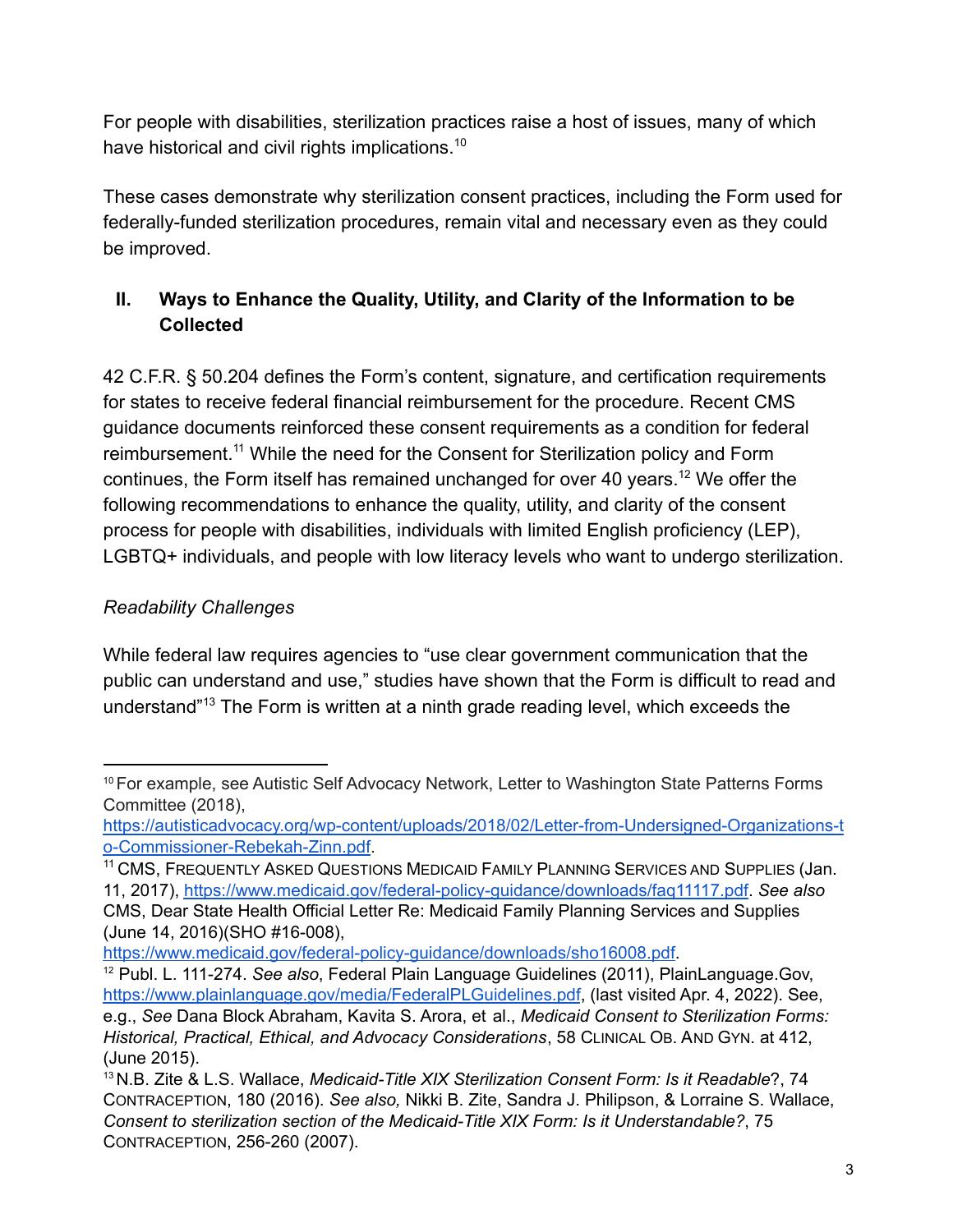recommended level for patient education and informed consent materials.<sup>14</sup> The Form also violates the federal guidelines for plain language, including recommendations to use active voice, avoid jargon, and to use simple typography. 15

The Form's lack of readability is a serious concern because sterilization has life-altering consequences for the women, men, transgender, and gender non-conforming individuals who undergo the procedure. A National Institutes of Health-funded research project found that women of color and women with low incomes were less likely to understand that sterilization is a permanent procedure.<sup>16</sup> Another study tested a low-literacy version of the Form and found improved understanding of the permanent nature of the procedure, the time limits associated with the form, and the availability of long-acting reversible contraceptive options that are as effective as sterilization.<sup>17</sup> When asked which form they preferred, an overwhelming majority (94 percent) of study participants preferred the low-literacy version.<sup>18</sup>

We also recommend HHS consider the font type, font size, line spacing, and column width of the Form to improve its overall visual readability. HHS should also consider accessibility requirements for individuals with disabilities when modifying the Form. Depending on the individual's needs and preferences, accessibility may mean providing auxiliary aids and services or alternative format materials such as large print, Braille, audio, digitally navigable formats, or sign language videos with captions.<sup>19</sup>

### *Issues with the Interpreter's Statement*

Individuals with limited English proficiency and disabilities may also face barriers to understanding the Form. While the Form includes an interpreter's statement, the text is confusing and inaccurate. For example, the interpreter statement includes the following declaration: "To the best of my knowledge and belief he/she understood this explanation." Asking an interpreter to attest that a patient understands a form or understands statements made by a medical provider seeking the patient's informed consent violates

<sup>14</sup> *Id*.

<sup>15</sup>*See* s*upra* note 12.

<sup>16</sup>Wes Venteicher, *Sterilization Among Low-income Women Target of New Pitt study*, TRIBUNE REVIEW (Sept. 1, 2017), <https://triblive.com/local/allegheny/12682263-74/sterilization-among> [low-income-women-target-of-new-pitt-study.](https://triblive.com/local/allegheny/12682263-74/sterilization-among)

<sup>17</sup> N.B. Zite & L.S. Wallace, *Use of Low-literacy Informed Consent Form to Improve Women's Understanding of Tubal Sterilization: A Randomized Controlled Trial*, 1117 Ob Gyn. 1160-66 (2011).

 $18$  *Id.* 

<sup>19</sup>*See* 42 C.F.R. § 438.10 for further guidance on how Medicaid forms must be made readily accessible for people with disabilities.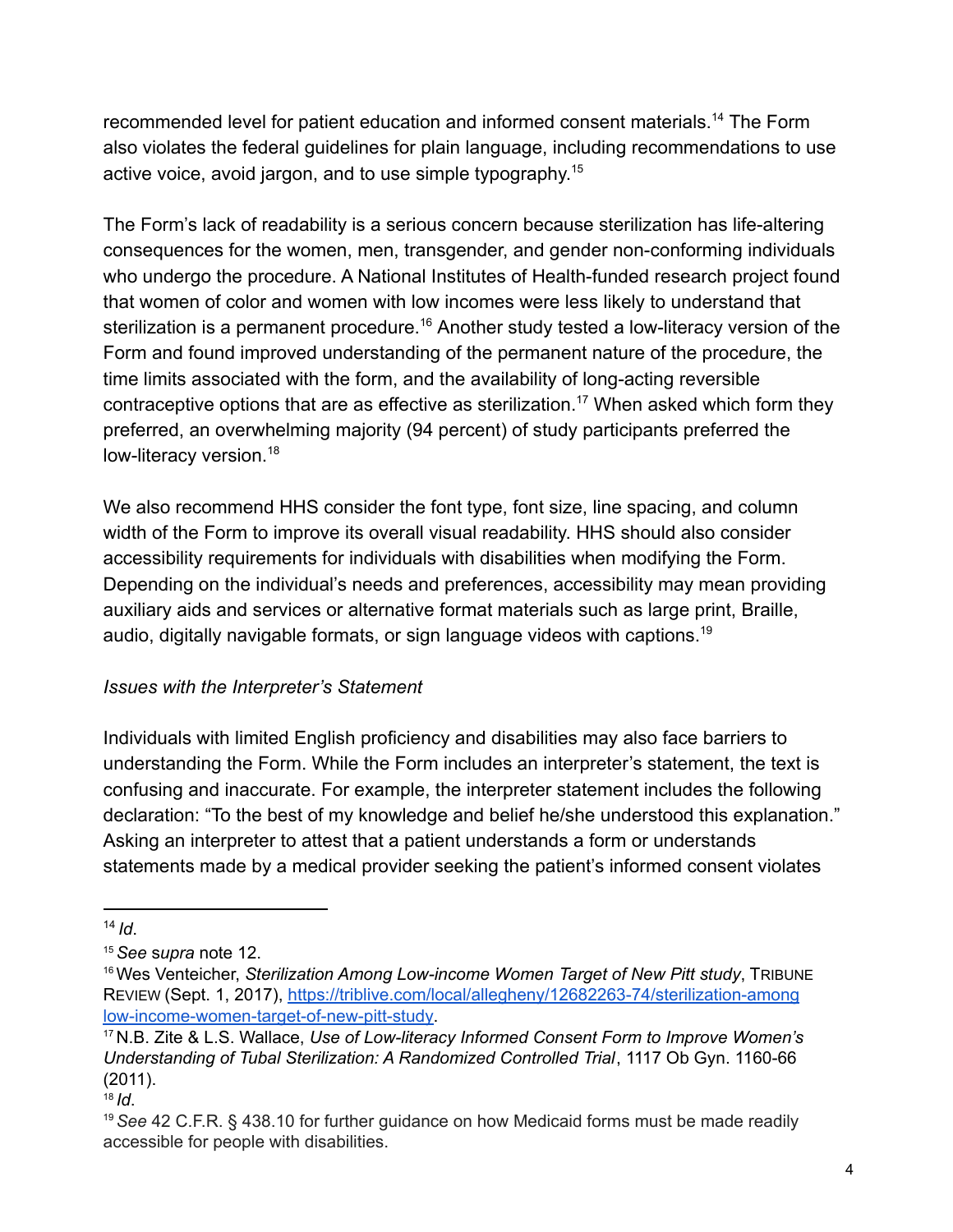the ethics and standards of practice that an interpreter must follow. According to the National Council on Interpreting in Health Care, an interpreter cannot speak to the level of understanding of a person for whom they interpret. Rather, an interpreter serves as a conduit handling language and can only attest that they accurately interpreted the information to the best of their knowledge and ability.<sup>20</sup> The two organizations that certify foreign language interpreters, the Certification Commission for Healthcare Interpreters and the National Board of Certification for Medical Interpreters both endorse this circumscribed role of an interpreter. Both organizations test candidates to ensure their knowledge of the ethics and practice standards governing interpreters.<sup>21</sup>

The Interpreter's Statement also misuses the term "translated." Translation refers to the conversion of written text into a corresponding written text in a different language. $^{22}$ Translation involves different skills and abilities than interpretation, which is a process of understanding and analyzing a spoken or signed message and re-expressing that message faithfully, accurately, and objectively in another language, taking the cultural and social context into account.<sup>23</sup> There are several methods of interpreting, including sight translation, which involves an interpreter reading text in one language and delivering an oral rendition of the text in another language.

Further, the Form does not adequately address the accessibility needs of people with disabilities, and should include sign language and other communication methods. For example, individuals fluent in American Sign Language may have trouble reading written English due to differences in grammatical structure. Other individuals may use simplified signs and require an interpreter who works regularly with them and understands their modifications. Deaf-Blind people need tactile signs.

As such, we recommend HHS amend the interpreter statement to cover language interpreting in a foreign language, sign language, and other communication methods.

## **Current language:**

[https://www.ncihc.org/assets/documents/publications/NCIHC%20National%20Code%20of%20Et](https://www.ncihc.org/assets/documents/publications/NCIHC%20National%20Code%20of%20Ethics.pdf) [hics.pdf](https://www.ncihc.org/assets/documents/publications/NCIHC%20National%20Code%20of%20Ethics.pdf).

<sup>21</sup>*See* Certification Commission for Healthcare Interpreters,

<sup>20</sup> National Council on Interpreting in Health Care, *A National Code of Ethics for Interpreters in Healthcare* at 15 (2004),

[http://cchicertification.org/certifications/preparing/;](http://cchicertification.org/certifications/preparing/) National Board of Certification for Medical Interpreters, <https://www.certifiedmedicalinterpreters.org/candidate-handbook>.

<sup>22</sup>*See* Mara Youdelman, NHeLP, *What's in a Word? A Guide to Understanding Interpreting and Translation in Health Care* (2010),

[https://healthlaw.org/resource/whats-in-a-word-a-guide-to-understanding-interpreting-and-translati](https://healthlaw.org/resource/whats-in-a-word-a-guide-to-understanding-interpreting-and-translation-in-health-care-full-guide/) [on-in-health-care-full-guide/](https://healthlaw.org/resource/whats-in-a-word-a-guide-to-understanding-interpreting-and-translation-in-health-care-full-guide/).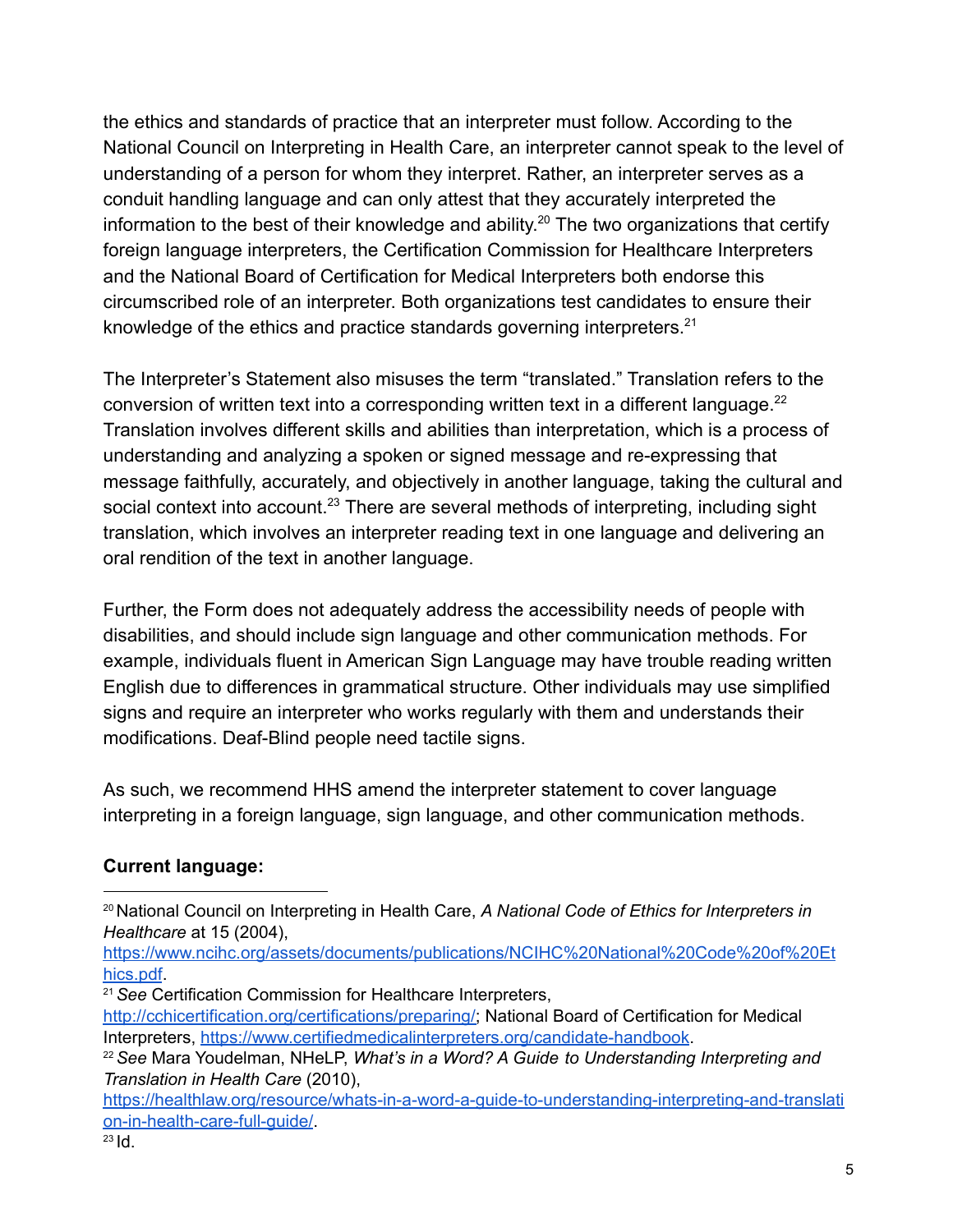I have translated the information and advice presented orally to the individual to be sterilized by the person obtaining this consent. I have also read him/her the consent form in **Example 2018** Consent form in **Example 2018** Ianguage and explained its contents to him/her. To the best of my knowledge and belief he/she understood this explanation.

**RECOMMENDATION**: We recommend HHS revise the interpreter statement as follows:

I have accurately interpreted the information that was presented orally by the person obtaining this consent to the individual to be sterilized. As requested by the person obtaining consent, I have also:

\_\_ sight translated the consent form into (Specify Language) ; or

\_\_ interpreted a summary of the form into (Specify Language) or

an alternative format as communicated by the person obtaining the consent to the individual to be sterilized.

### *Need for Gender Inclusive Language*

We recommend HHS amend the "he/she" pronouns used in the Form to more accurately reflect the nonbinary nature of gender identity. Gender identity and expression are fluid, and adopting more inclusive language will help enhance the utility and quality of the consent process for transgender, gender nonconforming, and gender non-binary individuals seeking sterilization. As such, one option is to use the singular pronoun "they" and "their," instead of "he/she" and "his/her," respectively.

## *Recognizing Supported Decision Making*

As currently drafted, the Form appears to have an either/or definition of mental competence, and does not indicate that an individual can use a supported decision making process for help with understanding the information contained in the Form.<sup>24</sup> Supported decision making gives an individual with a disability a chance to consult with a person of their choosing to make an informed decision. Such arrangements are validated by a supported decision making agreement. These agreements are becoming widely recognized and accepted as a reasonable accommodation, and the Form should be

<sup>&</sup>lt;sup>24</sup> For more information about supported decision making, see National Resource Center for Supported Decision Making website at [www.supporteddecisionmaking.org](http://www.supporteddecisionmaking.org).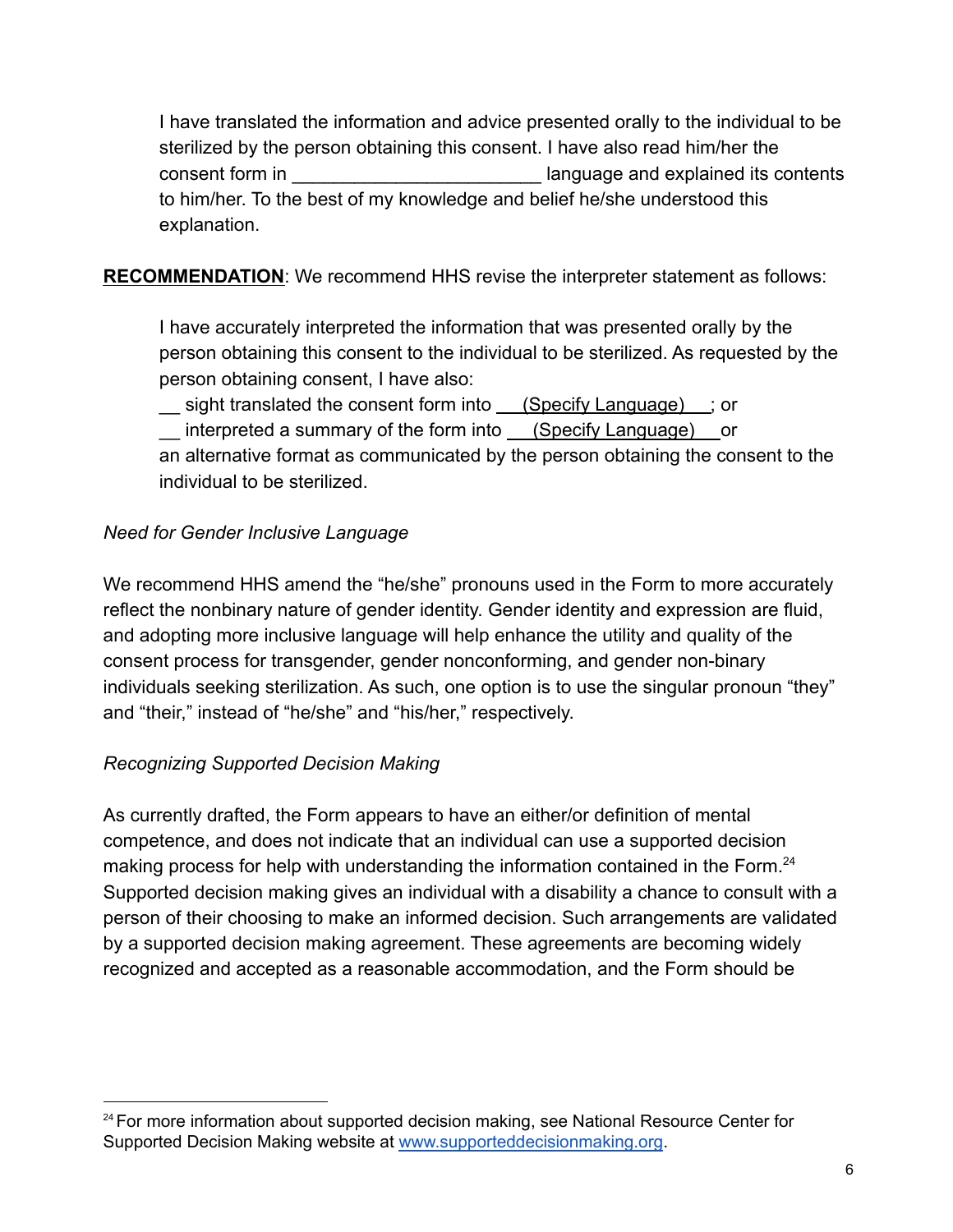modified to reflect this option. Recognizing supported decision making agreements would also be consistent with the regulatory requirements for informed consent.<sup>25</sup>

### *Other Technical Corrections*

Finally, the Form contains some typos, grammatical errors, and inaccuracies that should be corrected:

| <b>Section</b>              | <b>Current language</b>                                                                                                                                                                                                                                                                                                                | <b>Explanation</b>                                                                                                                                                                                                                                                                                                                                                                                                                                                                                                                                                               |
|-----------------------------|----------------------------------------------------------------------------------------------------------------------------------------------------------------------------------------------------------------------------------------------------------------------------------------------------------------------------------------|----------------------------------------------------------------------------------------------------------------------------------------------------------------------------------------------------------------------------------------------------------------------------------------------------------------------------------------------------------------------------------------------------------------------------------------------------------------------------------------------------------------------------------------------------------------------------------|
| Consent to<br>Sterilization | "I, _______, hereby consent of my<br>own free will to be sterilized "                                                                                                                                                                                                                                                                  | Fill-in-the-blank should direct the<br>patient to enter their name.                                                                                                                                                                                                                                                                                                                                                                                                                                                                                                              |
|                             | "You are requested to supply the<br>following information, but it is not<br>required: (Ethnicity and Race<br>Designation)(please check)"                                                                                                                                                                                               | The request for race/ethnicity should<br>explain why the data is being<br>collected, and reiterate the<br>confidential nature of the<br>information collection. We also<br>recommend the inclusion of a fill<br>in-the-blank option. Also, the<br>purpose of the text contained inside<br>the first parenthetical ("Ethnicity and<br>Race Designation") is unclear, and<br>should be struck. In addition, the<br>text in the second parenthetical<br>("please check") should be modified<br>to allow the patient to check all of<br>the race/ethnicity categories that<br>apply. |
| Interpreter's<br>Statement  | I have translated the information and<br>advice presented orally to the<br>individual to be sterilized by the<br>person obtaining this consent. I have<br>also read him/her the consent form in<br>language and explained its contents<br>to him/her. To the best of my<br>knowledge and belief he/she<br>understood this explanation. | I have accurately interpreted the<br>information that was presented<br>orally by the person obtaining this<br>consent to the individual to be<br>sterilized. As requested by the<br>person obtaining consent, I have<br>also:<br>sight translated the consent form<br>into (Specify Language); or<br>interpreted a summary                                                                                                                                                                                                                                                       |

<sup>&</sup>lt;sup>25</sup> 42 C.F.R. § 441.257(a)(2) requires "suitable arrangements [a]re made to insure that the information... [is] effectively communicated to any individual who is blind, deaf, or otherwise handicapped."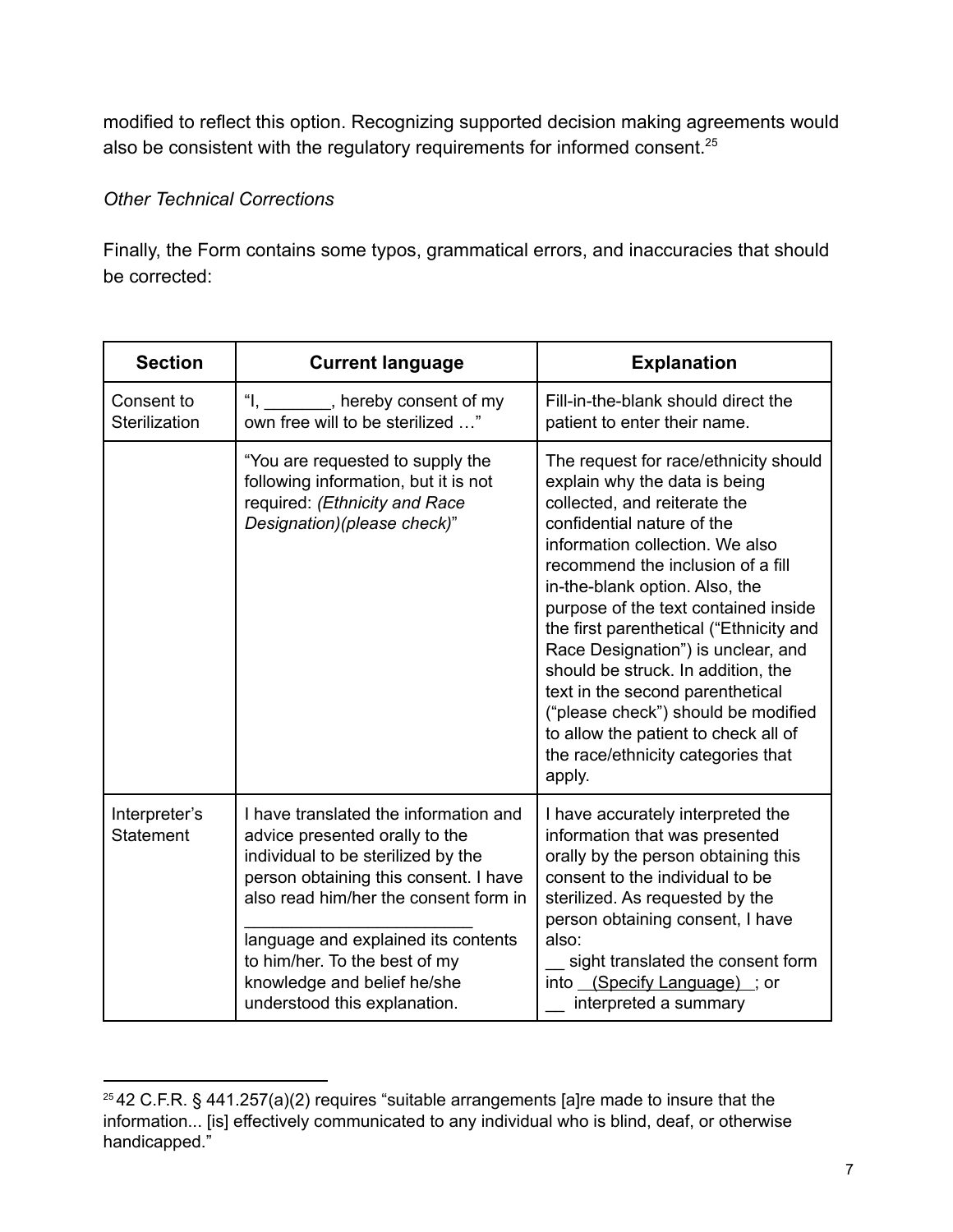|                                                |                                                                                                                              | of the form into (Specify<br>Language) or an alternative format<br>as communicated by the<br>person obtaining the<br>consent to the individual<br>to be sterilized. |
|------------------------------------------------|------------------------------------------------------------------------------------------------------------------------------|---------------------------------------------------------------------------------------------------------------------------------------------------------------------|
| Statement of<br>Person<br>Obtaining<br>Consent | "Before (Name of Individual)<br>signed the consent form, I<br>explained to him/her the nature of<br>sterilization operation" | Insert "the" before "sterilization<br>operation."                                                                                                                   |
|                                                | Use of "him/her" and "he/she"                                                                                                | See comments above, under "Need<br>for gender inclusive language."                                                                                                  |

# **III. The Use of Automated Collection Techniques or Other Forms of Information Technology to Minimize the Information Collection Burden**

Health information technology (health IT) has transformed the way patients, providers, and health care plans manage patient information and deliver health care. While health IT has the potential to improve the efficiency, clarity, and cost effectiveness of the paper-based approach currently in use, HHS' notice does not provide enough information about what health IT techniques the agency may consider for implementation for us to provide specific comments.

At a minimum, we urge HHS to consider the literacy, readability, and accessibility impacts of any health IT integration of the Form on people with low literacy, people with disabilities, and limited English proficient individuals. As such, we recommend HHS always provide patients with the option to use the current paper-based approach or a health IT-based approach. HHS must also effectively protect the confidentiality of patients' records and ensure patients can maintain the right to determine who can obtain information about their sterilization procedure.

### **IV. Conclusion**

Given the long history and continuation of abusive and coercive sterilization practices in the U.S., the undersigned organizations recommend that HHS revise the Form and engage with the communities the policy impacts. Our recommendations will improve states' and providers' ability to meet the regulation's consent requirements, and equip patients considering voluntary sterilization to make a more informed decision.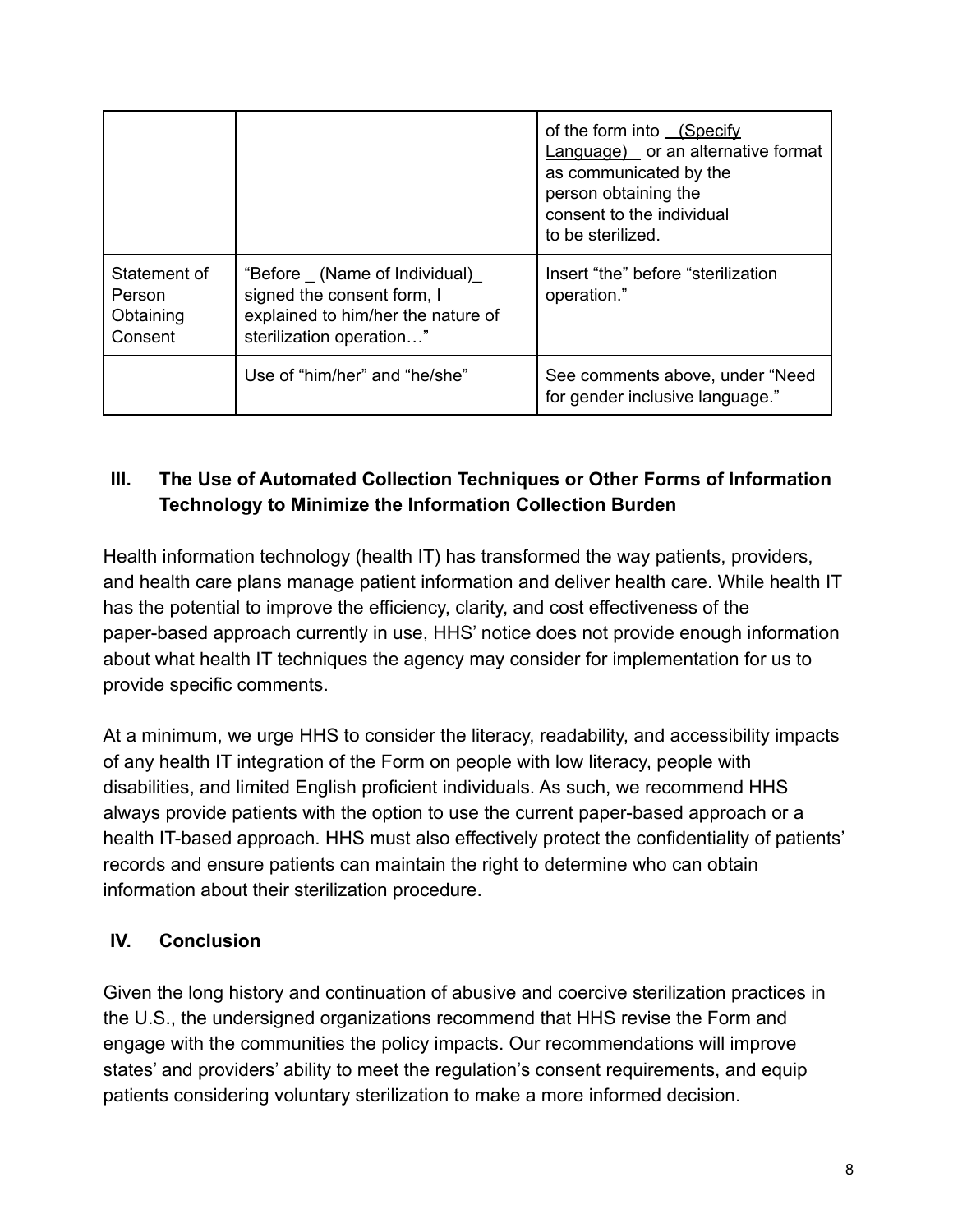Thank you for the opportunity to comment. If you have any questions or need any additional information, please contact Cat Duffy ([duffy@healthlaw.org\)](mailto:duffy@healthlaw.org) at the National Health Law Program.

Sincerely,

National Health Law Program

ACCESS Reproductive Justice Advocates for Youth Alabama Disabilities Advocacy Program American Association for Psychoanalysis in Clinical Social Work American Atheists American College of Obstetricians and Gynecologists American Public Health Association Anxiety and Depression Association of America Asian & Pacific Islander American Health Forum Association for Ambulatory Behavioral Healthcare Autistic People of Color Fund Autistic Self Advocacy Network California Latinas for Reproductive Justice Center for HIV Law and Policy Coalition to Expand Contraceptive Access (CECA) Converge Disability Law Center Disability Rights Florida Disability Rights Maryland Disability Rights New Jersey Disability Rights North Carolina Disability Rights South Carolina Disability Rights Texas Essential Access Health Families USA Florida Health Justice Project FORGE, Inc. If/When/How: Lawyering for Reproductive Justice In Our Own Voice: National Black Women's Reproductive Justice Agenda Ipas Jacobs Institute of Women's Health Mamatoto Village